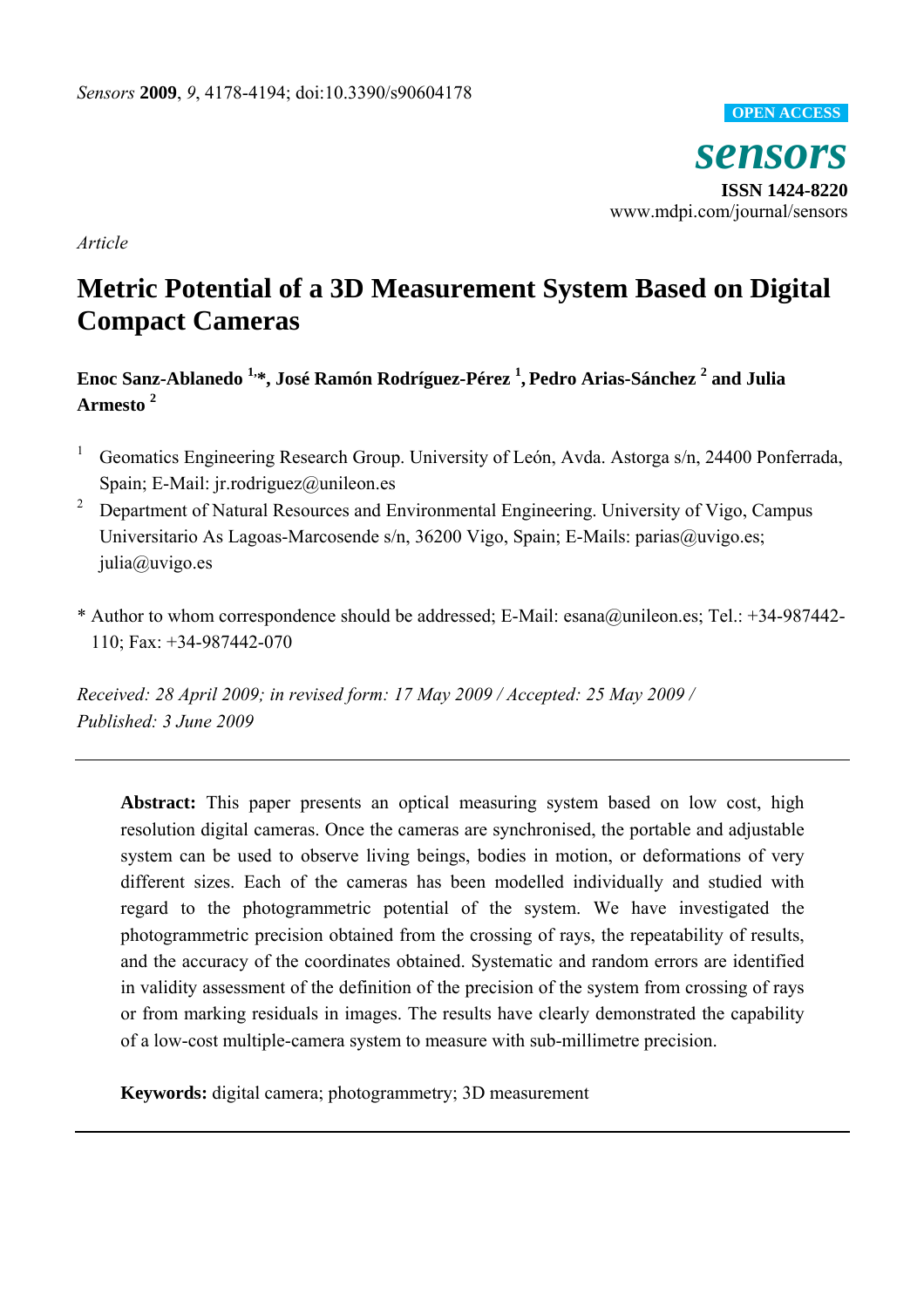# **1. Introduction**

Close-range photogrammetry is a technique used to obtain the 3D coordinates of an object from two or more photographs of it. In analog photography, photogrammetric cameras have special features such as fiducial marks or systems to ensure the flatness of the film. The replacement of film with digital sensors removes the need for such elements because the array of pixels can be used to set a camera coordinate system. Although any digital camera can become a measuring instrument, it is agreed that the term "metric camera" should be reserved for those cameras specifically designed for photogrammetric tasks, such as the Rollei D7 Metric [1]. These cameras have a robust mechanical structure, using well-aligned lenses with low distortion and lack an autofocus or other technologies that can uncontrollably change the internal geometry of the camera. In keeping with this approach, all other cameras should be referred to as non-metric cameras, regardless of whether they may share some features such as a robust sensor body or high quality lenses. In non-metric cameras, technologies such as autofocus, zoom lenses, retrofocus constructions, image stabilisers, among others, are far from being useful to photogrammetrists and can in fact reduce the potential accuracy of a given camera [2]. In these cameras, we can distinguish two categories from the standpoint of their metric potential: professional (or high-grade, high quality, etc.) grade cameras and consumer (or amateur, low cost, etc.) grade cameras. Professional cameras have features such as a robust structure, a large sensor with high resolution and sensitivity, good lens quality, the ability to exchange lenses, while consumer-grade cameras include models that may include any of these features all the way down to compact cameras, as used in this work, where the lens is packaged together inside the camera.

The most important difference in consumer cameras as compared to professional cameras is their lower geometric stability. This issue involves lower reliability and durability over time of the modellization of the internal geometry of the cameras. In response to this problem algorithms and rapid calibration procedures [3] have been developed in recent years that allow these cameras to be used for photogrammetric applications [4,5].

Some examples of photogrammetric work performed with consumer grade cameras are given in [6] in which Ricoh 6000 and Kodak DX 3500 cameras are used in documentation of agro-industrial heritage, in [7], where the Olympus C-5050 is used in architectural surveys, in [8] in which a Sony DSC-F707 is used to measure the deflection of a loaded beam, [9], which uses the Olympus E-20 compact camera to measure wrinkling of a gossamer spacecraft membrane and obtains an accuracy of 1/80,000, [10], in which a Kodak DC290 is used to perform precision measurements in space structures, [11], which examines the geometric stability of the Nikon Coolpix 5400 camera, [12], which examines the geometric stability of four consumer cameras, and [13], in which the Kodak DCS 460 professional camera is compared with the consumer grade Sony DSC-P10, Olympus C3030, and Nikon Coolpix 3100, with the result that the best accuracies are obtained with the Sony camera.

Apart from the use of digital compact cameras, another important aspect in the 3D measurement system presented here is the simultaneous use of four synchronised units. In the scientific literature, there are other optical measuring systems that use synchronised images. Some examples are [14], in which three CCD camcorders (780 by 582 pixels) are used to measure the deformation of a flexible pipe under a load, [15] in which two CCD camcorders (1,300 by 1,030 pixels) are used to control the shape of a metal beam during cooling to room temperature, [16] in which two CCD camcorders (768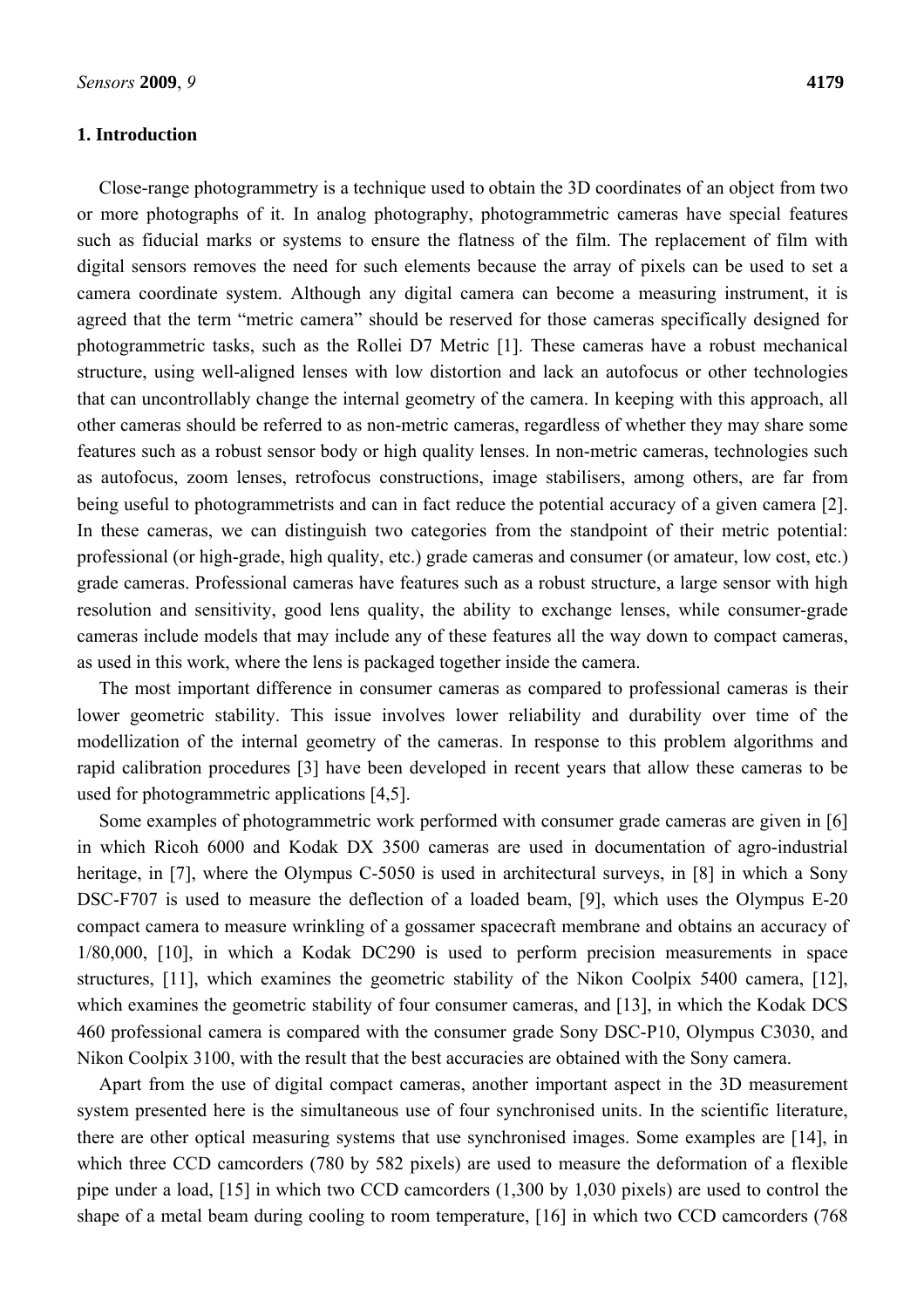by 574 pixels) are used to monitor the rupture of a concrete beam, and [17] in which two CCD camcorders (720 by 492 pixels) are used to measure the shape of a parachute during air drop tests. Unlike that proposed in this work, the systems mentioned above are generally based on camcorders, which provide less benefit in terms of resolution and dynamic range, in addition to a higher cost in terms of equipment and subsequent data processing.

## **2. Modelling and Calibration of Cameras**

The purpose of modelling the cameras in the context of photogrammetric metrology is to obtain a theoretical model that describes how a scene is transformed into an image [18]. As a result of modelling, the real camera is idealised or simplified in order to express its behaviour using mathematical expressions which ultimately enable its metric uses. The performance of the measurement system depends largely on the accuracy of the modelling of the cameras.

A camera can be modelled as a spatial system that consists of a planar imaging area (electronic sensor) and a lens with a perspective centre [19]. The parameters of the interior orientation of a camera define the spatial position of the perspective centre, the principal distance, and the location of the principal point. They also encompass deviations from the principle of central perspective to include radial and tangential distortion and often image affinity and orthogonality.

Figure 1 illustrates the schematic imaging process of a photogrammetric camera. Position and distance of the perspective centre and deviations from the central perspective model are described with respect to the image coordinate system as defined by means of the pixel array. The origin of the image coordinate system is located in the image plane and coincides with the perspective centre. Hence, *H*´ is the principal point, the nadir of the perspective centre  $O'$  with image coordinates  $(x_0, y_0)$ approximately equal to the centre of the image *M*´. Principal distance *c* is the normal distance to the perspective centre from the image plane, approximately equal to the focal length *f* when focused at infinity. Parameters of functions describing imaging errors are dominated by the effect of radialsymmetric distortion  $\Delta r'$  [19].



If these parameters are known, the (error-free) imaging vector **x**´ can be defined with respect to the perspective centre (hence, the principal point):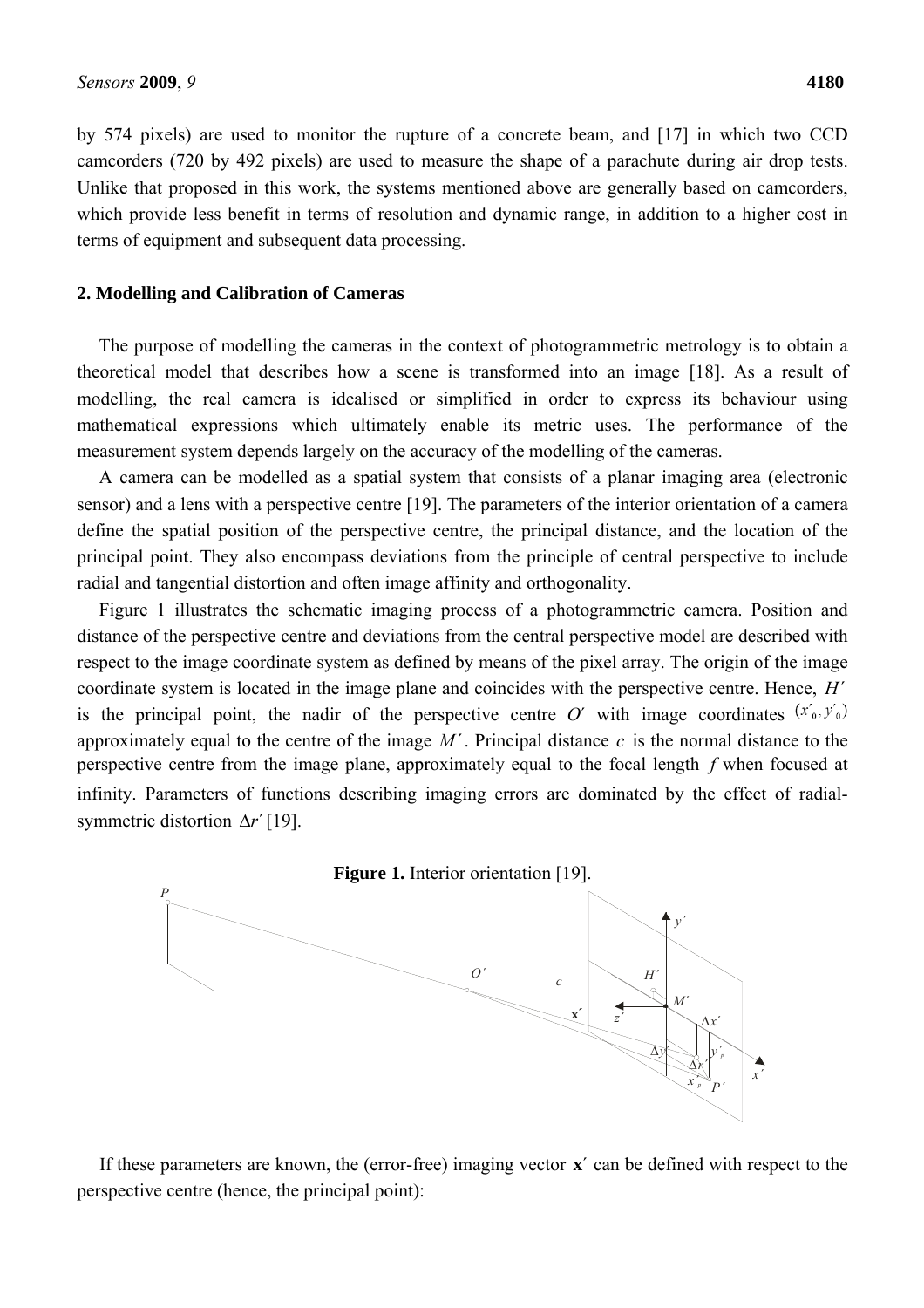$$
\mathbf{x}' = \begin{bmatrix} x' \\ y' \\ z' \end{bmatrix} = \begin{bmatrix} x'_{p} & -x'_{0} & -\Delta x' \\ y'_{p} & -y'_{0} & -\Delta y' \\ -c & \end{bmatrix}
$$
 (1)

where  $x'_{p}$ ,  $y'_{p}$  are the measured coordinates of image point P',  $x'_{p}$ ,  $y'_{p}$  are the coordinates of the principal point  $H'$ , and  $\Delta x'$ ,  $\Delta y'$  are the axis-related correction values for image errors.

Deviations from the ideal central perspective model, attributable to image errors, are expressed in the form correction functions  $\Delta x'$ ,  $\Delta y'$  with respect to the measured image coordinates. In the first instance, measured image coordinates  $x'_{p}$ ,  $y'_{p}$  are corrected by a shift of the principal point  $x'_{0}$ ,  $y'_{0}$ :

$$
x^{\circ} = x'_{p} - x'_{0}
$$
  
\n
$$
y^{\circ} = y'_{p} - y'_{0}
$$
\n(2)

Hence, the image coordinates  $x^\circ, y^\circ$  are corrected by  $x' = x^\circ - \Delta x'$  and  $y' = y^\circ - \Delta y'$ . Strictly speaking, the values  $x^{\circ}$ ,  $y^{\circ}$  are only approximations since the corrections  $\Delta x'$ ,  $\Delta y'$  must be calculated using the final image coordinates *x*´, *y*´. Consequently, correction values must be applied iteratively.

Radial (symmetric) distortion constitutes the major imaging error for most camera systems and is attributable to variations in refraction in the lens system. The radial distortion is usually modelled with a polynomial series with distortion parameters  $K_1$  and  $K_n$  [20]:

$$
\Delta r'_{rad} = K_1 r'^3 + K_2 r'^5 + K_3 r'^7 + \dots \tag{3}
$$

where  $r' = \sqrt{x^{2} + y^{2}}$  is the image radius or distance from the principal point. The software used in this work (Photomodeler 6.0) uses the following variation:

$$
\Delta r'_{rad} = r(k_1 r'^2 + k_2 r'^4 + k_3 r'^6...)
$$
\n(4)

Then, the image coordinates are corrected proportionally:

$$
\Delta x'_{rad} = x' \frac{\Delta r'_{rad}}{r'} \quad \Delta y'_{rad} = y' \frac{\Delta r'_{rad}}{r'} \tag{5}
$$

Radial-asymmetric distortion, often called tangential or decentering distortion, is mainly caused by decentering and misalignment of the lens and can be compensated by the following function [20]:

$$
\Delta x'_{tan} = B_1 (r'^2 + 2x'^2) + 2B_2 x' y'
$$
  
\n
$$
\Delta y'_{tan} = B_2 (r'^2 + 2y'^2) + 2B_1 x' y'
$$
\n(6)

Affinity and shear are used to describe deviations of the image coordinate system with respect to orthogonality and uniform scale of the coordinate axes, and can be compensated by the following function:

$$
\Delta x'_{\text{aff}} = C_1 x' + C_2 y'
$$
  
\n
$$
\Delta y'_{\text{aff}} = 0
$$
\n(7)

The individual terms used for modelling the imaging errors of most typical photogrammetric imaging systems can be summarised as follows:

$$
\Delta x' = \Delta x'_{rad} + \Delta x'_{tan} + \Delta x'_{aff}
$$
  
\n
$$
\Delta y' = \Delta y'_{rad} + \Delta y'_{tan} + \Delta y'_{aff}
$$
\n(8)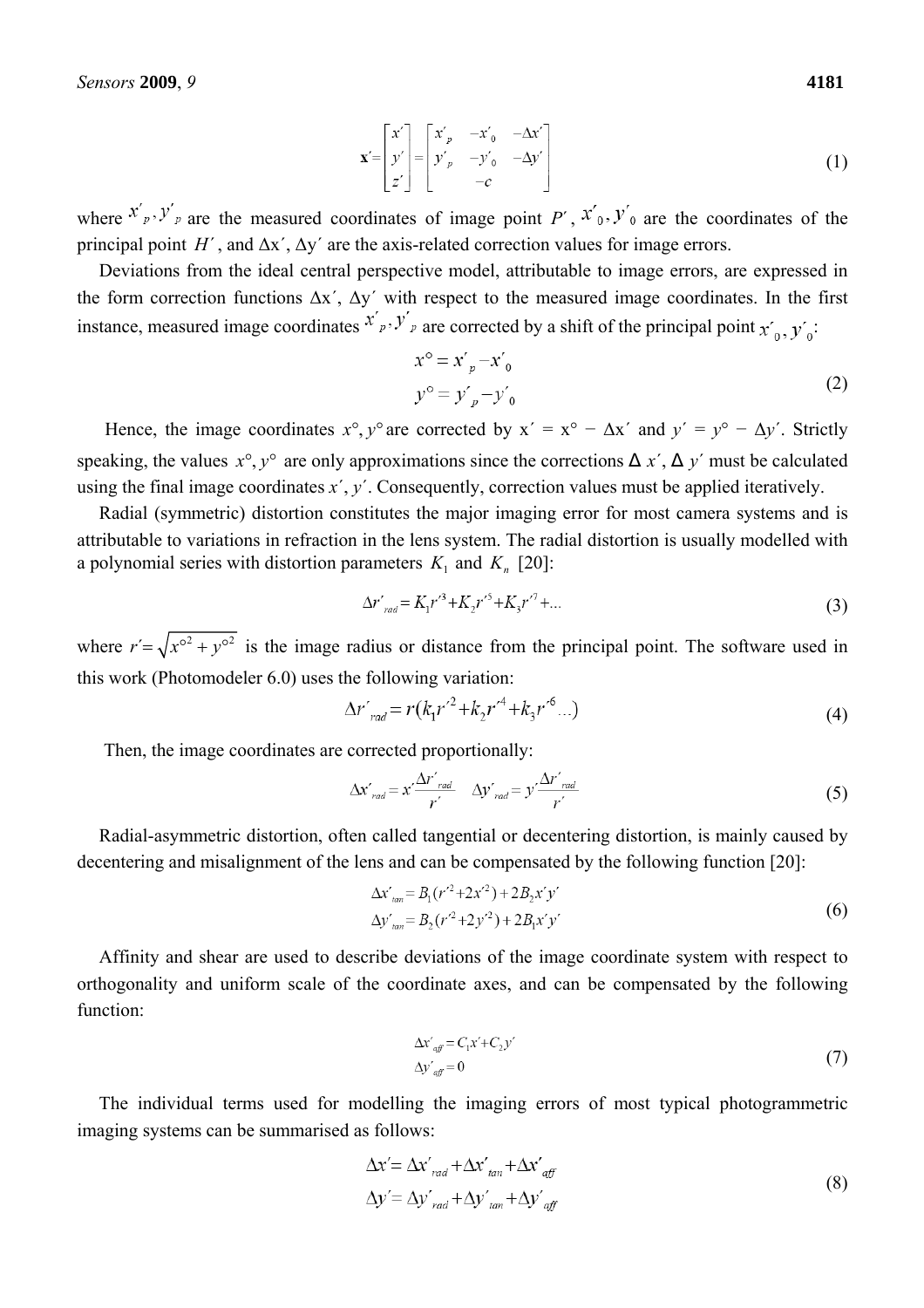The procedure by which a camera is modelled is called calibration. During calibration, a system of equations is obtained that can include the parameters of interior orientation of a camera as unknowns, including parameters of functions describing imaging errors. The system of equations is then solved by minimizing errors via a procedure called bundle adjustment.

# **3. Description of the Measurement System**

## *3.1. Components*

The measurement system presented in this paper (Photograph 1) consists of an adjustable structure mounted on a tripod. The cameras are attached to extendable arms (40-70 cm) through a ball mount to improve the pitch. The angle of the arms with the horizontal is adjustable from 10º and 90º. Finally, the arms can rotate freely around the support shaft. This flexible adjustment of the photogrammetric network allows the permissible size of objects in optimum conditions of convergence to range from a few centimeters to 2 m.



#### **Photograph 1.** View of the 3D measurement system.

Four Pentax Optio A40 cameras were used to take pictures. Among the most outstanding characteristics of this compact camera model (from a photogrammetric point of view), is the possibility of using a single wireless remote shutter for all of the cameras, manual control of aperture and exposure time, manual control of focus, and memory storage for position of the zoom and focus when the camera is turned off. The technical specifications of these cameras are given in Table 2.

The cameras used as measuring equipment were independently modelled by field calibration using a plane point field (Photograph 2) and 16 convergent images from four camera stations. At each station, the camera was rotated around the optical axis by 0º, 90º, 180º, and 270º. The parameters and the quality variables for modelling the internal geometry of the cameras are shown in Table 3. Figure 2 provides distortion curves for each camera. Zero value to the third radial distortion parameter of the polynomial series was imposed because uncertainty had same magnitude as the value. Furthermore the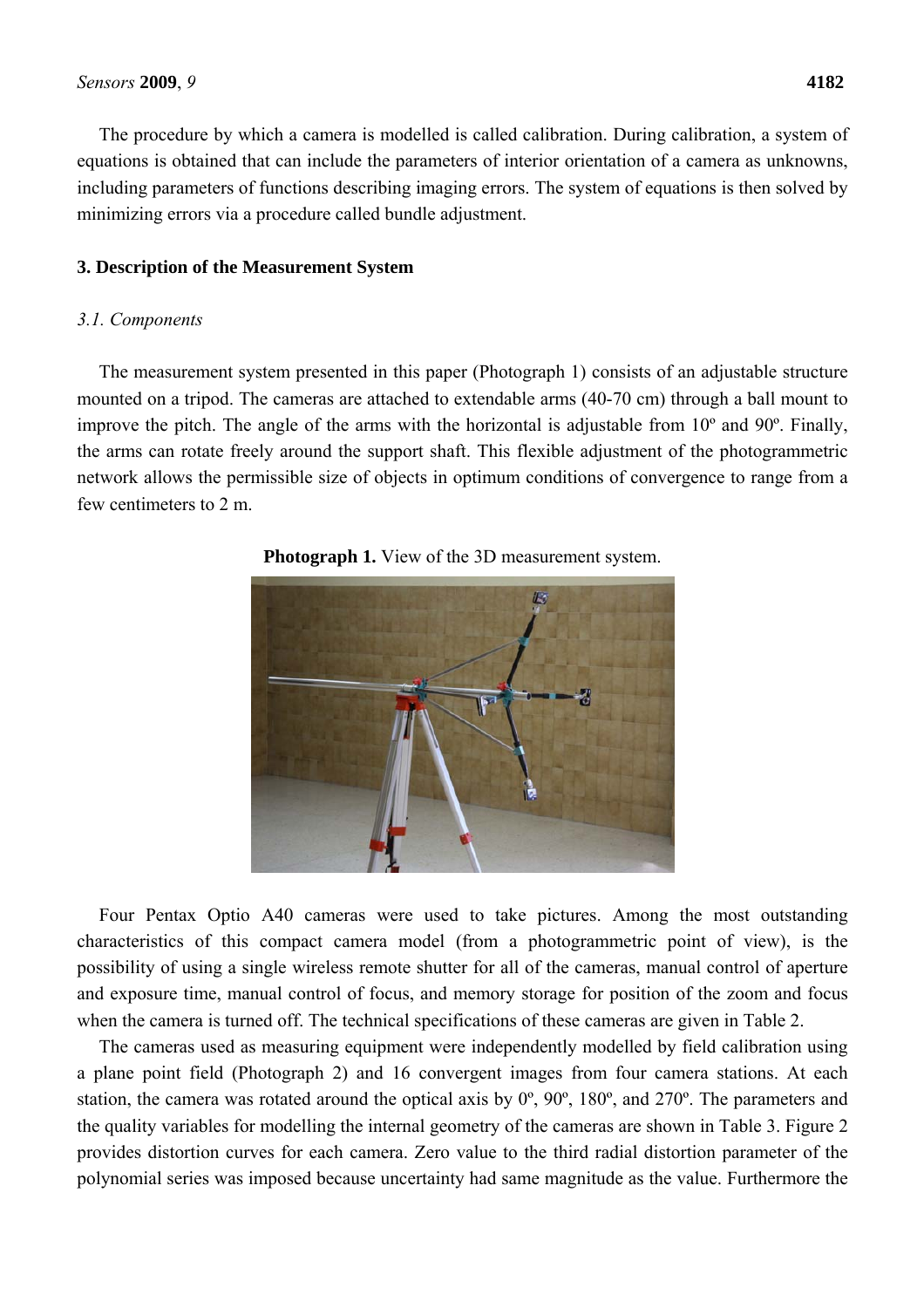level of correlation with the second term was over 95%. It also imposed the restriction  $C_2 = 0$ considering the pixels matrix is perfectly orthogonal.

To test the metric potential of the system, 121 white circular targets 6 mm in diameter on a black background were arranged on a flat area, (Photograph 3). Targets were distributed uniformly in a square field test (750 mm by 750 mm), with a maximum distance between targets of 1,061 mm. The targets had two concentric rings whose discontinuities represent a coding system that allows automatic referencing of homologous points. Subpixel detection algorithms were used for detection of the targets in the images.

**Table 2.** Technical characteristics of cameras used in the measurement system (from http://www.dpreview.com/ and http://www.pentax.co.jp/).

| <b>Feature</b>      | <b>Pentax Optio A40</b>                            |  |  |  |
|---------------------|----------------------------------------------------|--|--|--|
| Effective pixels    | $4,000 \times 3,000$                               |  |  |  |
| Image ratio w:h     | 4:3                                                |  |  |  |
| Sensor size         | $1/1.7$ inch, 7.60 x 5.70 mm, 0.43 cm <sup>2</sup> |  |  |  |
| Pixel density       | $28 \text{ MP/cm}^2$                               |  |  |  |
| Pixel size          | $1.9 \mu m \times 1.9 \mu m$                       |  |  |  |
| Sensor type         | <b>CCD</b>                                         |  |  |  |
| Lens                | 7 elements in 5 groups (2 dual-sided aspherical    |  |  |  |
|                     | elements, 1 single-sided aspherical element)       |  |  |  |
| Focal Length        | $7.90$ mm $-23.7$ mm                               |  |  |  |
| Sensitivity         | ISO 50-1600                                        |  |  |  |
| Aperture            | F <sub>2.8</sub> -F <sub>5.4</sub>                 |  |  |  |
| Shutter speed       | 4 s- $1/2,000$ s                                   |  |  |  |
| <b>File Formats</b> | JPEG (EXIF 2.2)                                    |  |  |  |

**Photograph 2.** Plane point field used during calibration of the cameras.

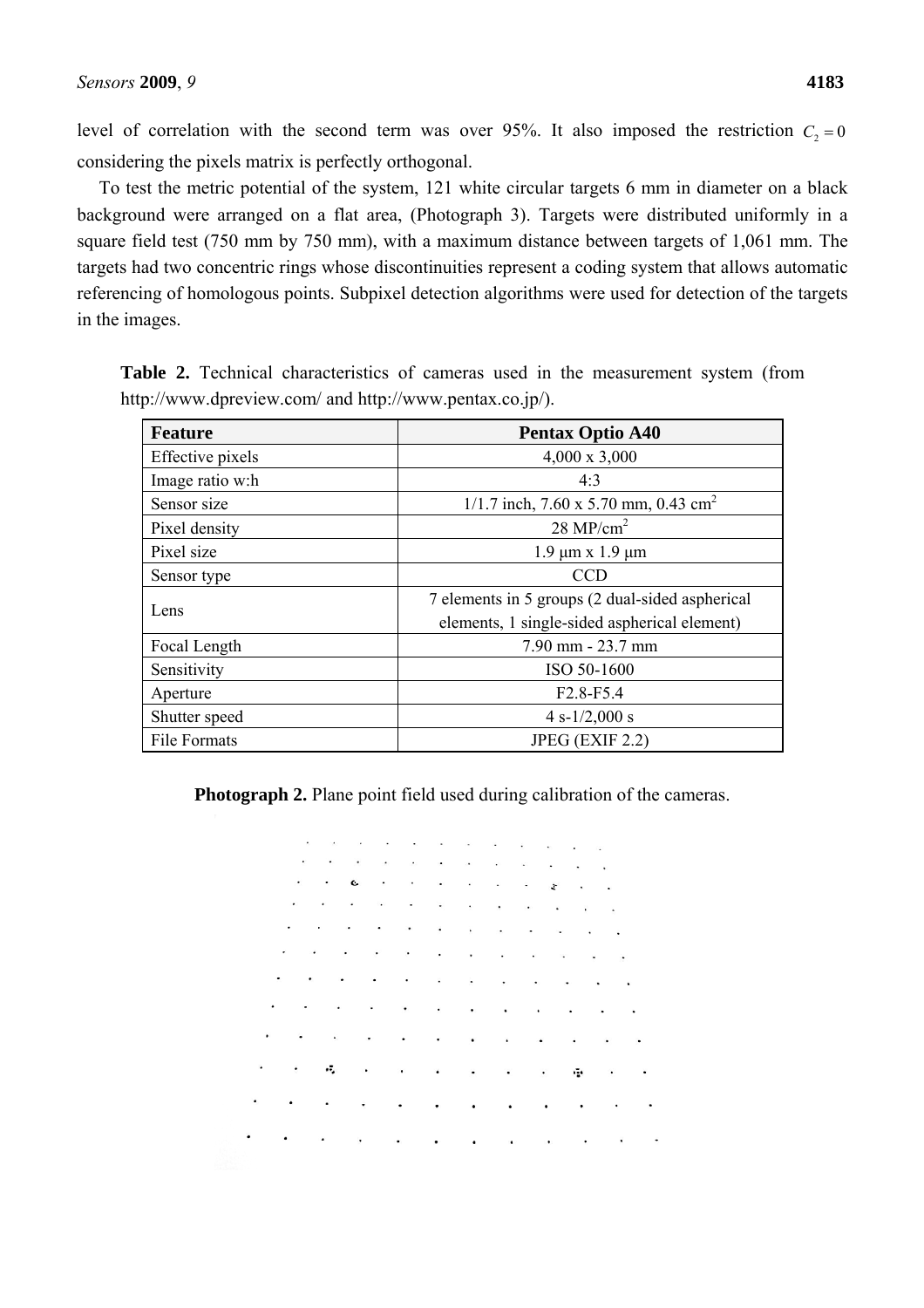|                          | <b>Camera A</b>            | <b>Camera B</b>                                      | Camera C                   | <b>Camera D</b>            |  |
|--------------------------|----------------------------|------------------------------------------------------|----------------------------|----------------------------|--|
| (mm)<br>$\mathcal{C}$    | $8.0547 \pm 2.1E - 4$      | $8.1895 \pm 3.2E - 4$                                | $8.0913 \pm 3.4E - 4$      | $8.1239 \pm 3.7E - 4$      |  |
| (mm)<br>x                | $-0.0588 \pm 1.8E - 4$     | $-0.1669 \pm 3.0E - 4$                               | $-0.0622 \pm 2.5E - 4$     | $-0.1188 \pm 3.5E - 4$     |  |
| (mm)                     | $-0.0534 \pm 1.8E - 4$     | $-0.1797 \pm 2.9E - 4$                               | $-0.0519 \pm 2.5E - 4$     | $-0.0785 \pm 3.4E - 4$     |  |
| k.                       | $3.15E-3\pm4.1E-6$         | $2.89E - 3 \pm 5.4E - 6$<br>$3.10E - 3 \pm 7.5E - 6$ |                            | $2.97E - 3 \pm 6.7E - 6$   |  |
| $k_{\gamma}$             | $-3.00E - 5 \pm 2.3E - 7$  | $-2.04E - 5 \pm 3.1E - 7$                            | $-2.81E-5\pm4.6E-7$        | $-2.25E - 5 \pm 3.7E - 7$  |  |
| $B_{1}$                  | $7.18E - 05 \pm 7.3E - 7$  | $3.50E-04\pm1.2E-6$                                  | $-1.31E - 04 \pm 9.5E - 7$ | $2.77E - 04 \pm 1.3E - 6$  |  |
| $B_{\gamma}$             | $-3.62E - 04 \pm 6.7E - 7$ | $-3.27E - 04 \pm 1.10E - 6$                          | $-1.99E - 05 \pm 9.3E - 7$ | $-5.31E - 04 \pm 1.3E - 6$ |  |
| $\overline{\mathcal{C}}$ | $0.000035 \pm 3.4E - 5$    | $0.000139 \pm 5.3E - 5$                              | $-0.000035\pm4.6E-5$       | $0.000130 \pm 6.6E - 5$    |  |
| Image coverage           |                            |                                                      |                            | 82                         |  |
| $(\%)$                   | 79                         | 81                                                   | 74                         |                            |  |
| Overall RMS              |                            |                                                      |                            | 0.157                      |  |
| (pixels)                 | 0.088                      | 0.123                                                | 0.114                      |                            |  |
| Overall RMS              |                            |                                                      |                            | 0.047                      |  |
| vector length (mm)       | 0.026                      | 0.039                                                | 0.035                      |                            |  |

**Table 3.** Interior orientation parameters and quality variables (image coverage, global point-marking residuals and global point precisions) obtained as results from modelling of the cameras.

Figure 2. (a) Radial distortion curve in camera A, (b) differences in symmetric radial distortion curves of cameras B,C and D respect camera A, (c) differences in total radial distortion curves of cameras B,C and D respect camera A and (d) tangential component of decentering distortion curve of cameras A,B,C and D.





Differences in symmetric radial distortion respect camera A Along 1st quadrant diagonal

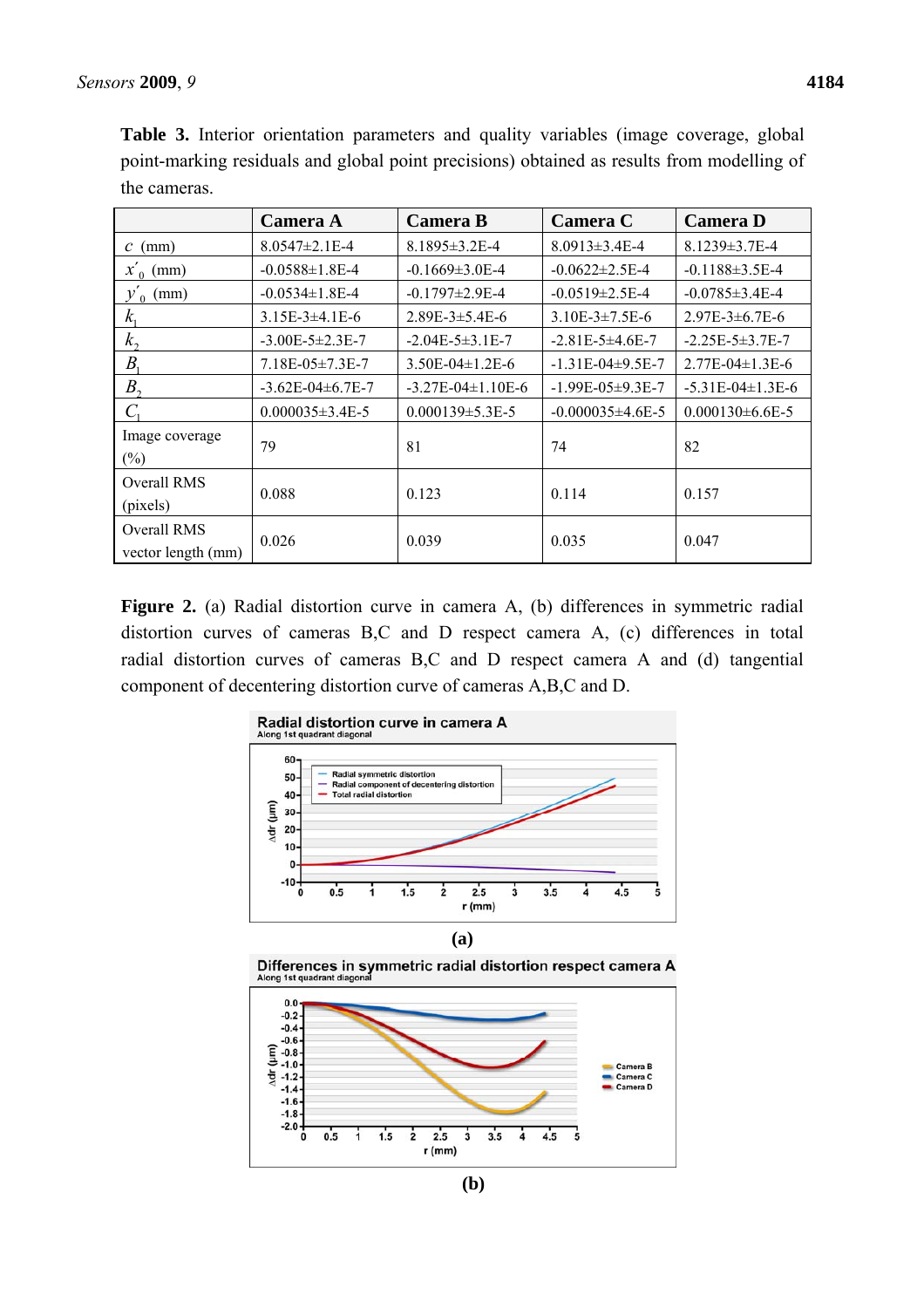





**Photograph 3.** Field tests used to evaluate the potential of metric measurement equipment.



The photogrammetric network configuration used during the tests is shown in Figure 3 and Table 4. The origin of the coordinate system was established at the target  $i_{6,6}$ , located at the centre of the field test, with coordinates (X<sub>c</sub>=1,000, Y<sub>c</sub>=1000, Z<sub>c</sub>=0). The X-axis was established with the targets  $i_{6,2}$  and  $i_{6,10}$  located in the central row. The Y-axis was established at the targets  $i_{10,6}$  and  $i_{2,6}$  located in the centre column. The scaling was defined with targets  $i_{6,5}$  and  $i_{6,8}$ . The location of these points used to define the coordinate system is not arbitrary and were selected as areas of maximum precision.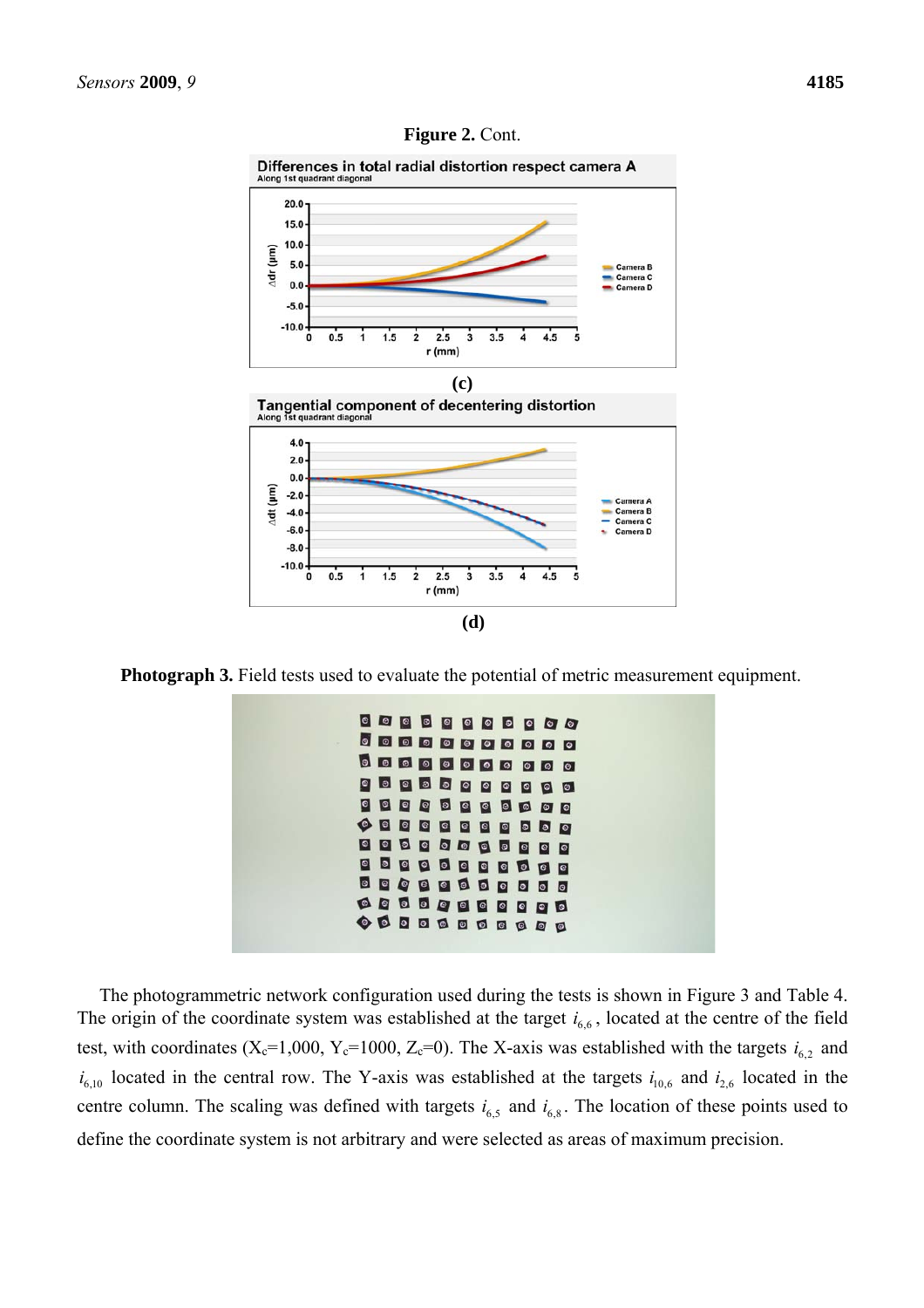

**Figure 3.** (a) Oblique view and (b) plane view of the cameras with respect to the field test.

**Table 4.** Location of the centre of projection of cameras and orientation of the optical axes during the tests.  $\omega$ ,  $\varphi$  and  $\kappa$  are the angles between the optical axes and the object coordinate system. FOVh and FOVv are the horizontal and vertical angle of view of each camera.

| Camera        | X        |          | Z               | ω        | Φ             | К        | <b>FOVh</b>                | <b>FOVv</b>  |
|---------------|----------|----------|-----------------|----------|---------------|----------|----------------------------|--------------|
|               | (mm)     | (mm)     | $(\mathbf{mm})$ | (0)      | $\mathcal{O}$ | (°)      | $\mathcal{L}^{\mathbf{0}}$ | $^{\rm (0)}$ |
| A             | 970.92   | 1,459.85 | 1,177.79        | $-19.95$ | $-0.48$       | 0.71     | 49.8                       | 38.4         |
| B             | 516.09   | 957.27   | 1,192.54        | 0.57     | $-19.49$      | 90.71    | 49.1                       | 37.8         |
| $\mathcal{C}$ | 965.24   | 530.37   | 1,199.19        | 20.39    | $-3.10$       | 179.08   | 49.7                       | 38.3         |
|               | 1,436.67 | 978.59   | 1,201.20        | 2.19     | 18.46         | $-89.91$ | 49.4                       | 38.0         |

#### *3.2. Tests for Accuracy Assessment*

To study the metric potential of the measuring equipment, three tests were conducted to assess the photogrammetric precision, repeatability of results, and accuracy in the determination of coordinates. The first test was conducted only as a photogrammetric survey. In this test, photogrammetric precision was conceptually related to distances between the incident rays and the calculated position of the target. Formally, the precision values were measured in units of one standard deviation, based on the post-processing covariance matrix of the 3D object points. The photogrammetric precision includes systematic and random errors. Among the systematic errors are those derived from the limitations in modelling of the cameras and the divergence of the central projection as a result of the depth of field. Also included in the random errors are inaccuracies in the detection of targets as a result of limitations in terms of image resolution.

One of the fundamental limitations of the non-metric cameras is geometric instability or inability to maintain a constant internal geometry in the camera over time. The impact of this phenomenon was seen in the test of two situations: (1) using a set of parameters for internal camera geometry obtained just before the test without switching the camera on / off, and (2) using a set of internal parameters of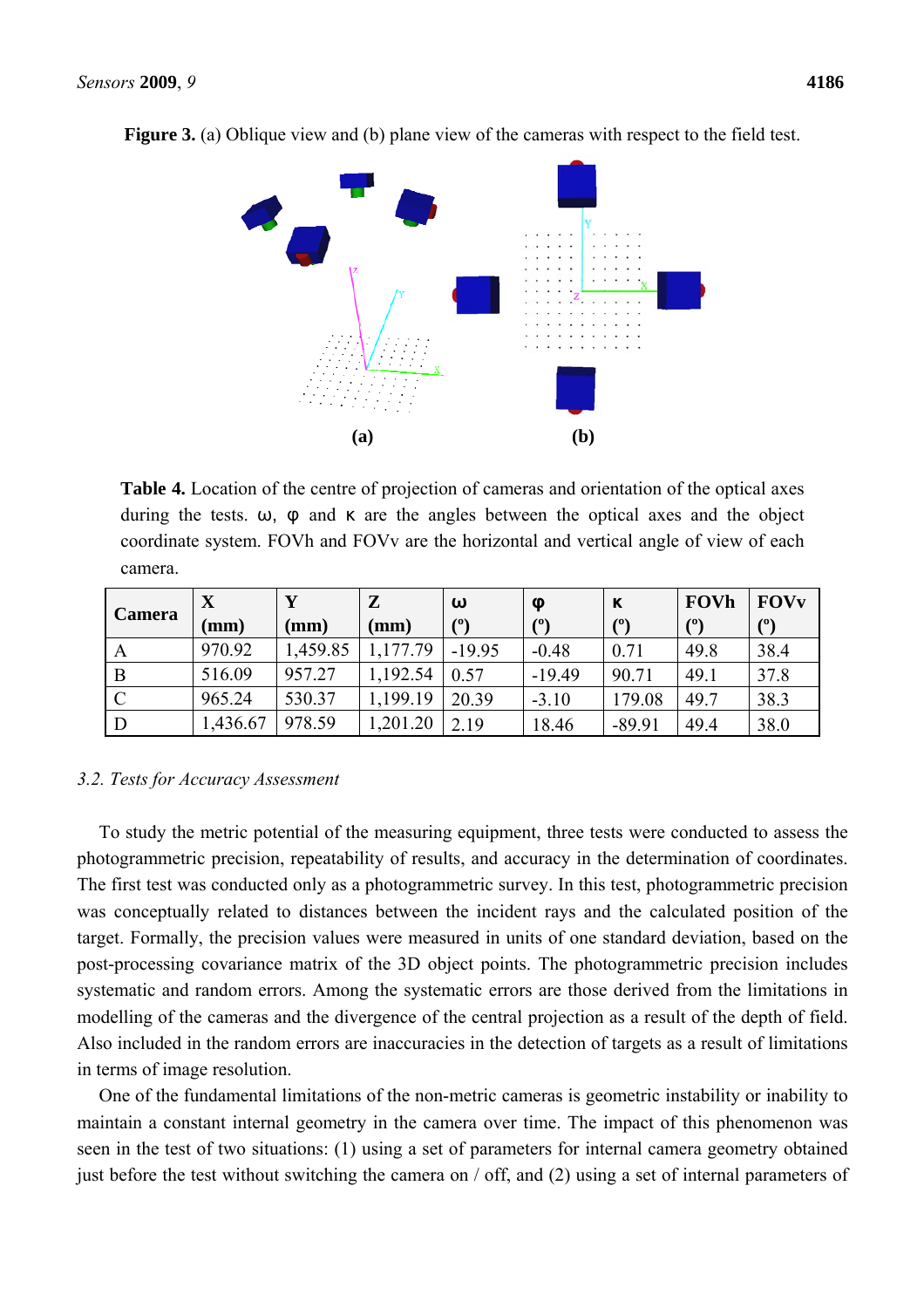the camera geometry obtained two months prior to the test in which there had been intense use of the cameras, including off / on cycling, and extension / retraction of the zoom.

In the second test of repetitiveness, there were 113 photogrammetric surveys with a total of 452 images. In all of the surveys, the test conditions were kept constant (position of the cameras, lighting, internal geometry parameters of the cameras, etc.). For each of the 113 photogrammetric surveys, 121 points were marked on the images, the external orientation of each camera was calculated (including bundle adjustment) and the coordinate system was defined. The repeatability in this test was analyzed through the standard deviation of the 113 coordinates of each point. The results show the overall repeatability of the method including all of the random errors of the phase of marking targets, those random errors introduced during the process of defining the coordinate system, and also that of scaling. All 113 photogrammetric surveys conducted in this study include the same systematic errors, so deviations in the coordinates are due solely to random errors.

In the third test for accuracy evaluation, the coordinates obtained in the second test were compared with "true" coordinates obtained by a particularly robust photogrammetric survey. It consists in an improved configuration of images (Figure 4) which provides better ray intersections, higher redundancy and improved use of the image format [19]. In this survey, only the camera A was used, since it presents the lowest decentering distortion, the lowest marking residuals and the maximum photogrammetric precision (Table 3). Twenty images were taken from five stations by rotating the camera to 0º, 90º, 180º, and 270º in each station, with the intent to cover the entire test field in the central part of the sensor. With this configuration, the coordinates of 121 points were obtained with photogrammetric precision better than 0.022 mm in all directions of space and at any point of the field test.

Because the mean coordinates of the second test were used for comparison with "true" coordinates, this test is an assessment only of systematic errors resulting from the combined use of the four cameras in the system. This test of accuracy does not take into consideration matters related to the validity of standards used to scale the model.

Figure 4. Network configuration of the photogrammetric survey to obtain "true" coordinates (third test for accuracy).

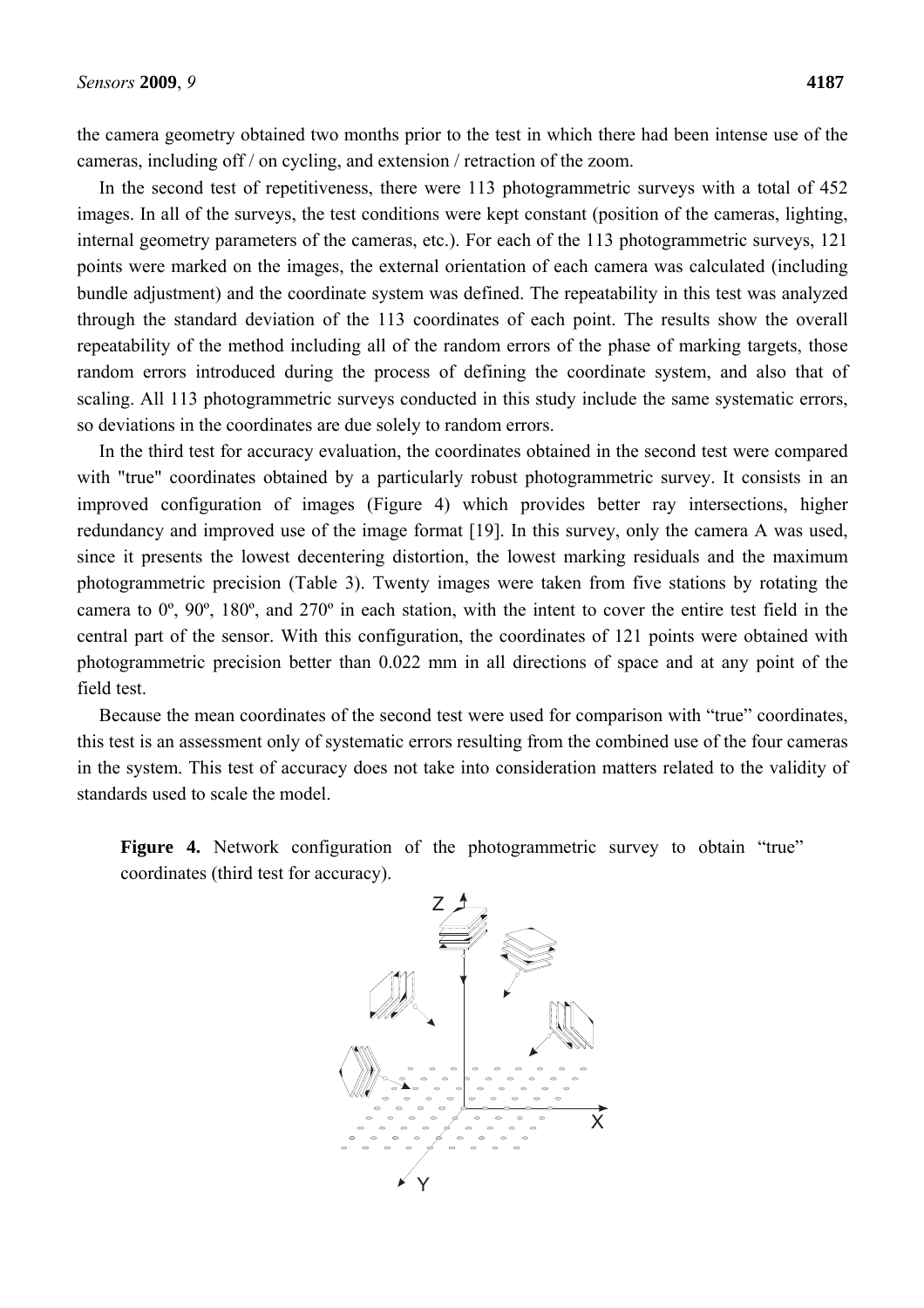#### **4. Results and Discussion**

#### *4.1. First Test: Photogrammetric Precision*

Figure 5 shows the photogrammetric precision achieved by the measuring equipment in the test field according to main directions X, Y and Z. The upper graphs represent the value of a standard deviation in millimetres for a normal distribution. The lower graphs also show standard deviations but in units relative to the maximum size of the field test (1,061 mm). In all graphs, the measurement points are indicated by black crosses.

**Figure 5.** Spatial distribution of standard deviation (mm) obtained in the field test in the directions of X (a), Y (b) and Z (c). In (d), (e) and (f) standard deviation in the direction of X, Y and Z, respectively, is represented in relative units.



As shown in Figure 5 the area of minor errors in the X direction is a central strip perpendicular to X where the standard deviations are smaller than 0.025 mm. Also the area of minor errors in the Y direction is a central strip perpendicular to Y where the standard deviations are smaller than 0.025 mm. In these areas of high precision targets are located closest to the cameras, besides the rays from the cameras converge on these areas with the same angle. It is also noted that the deviations grow as bands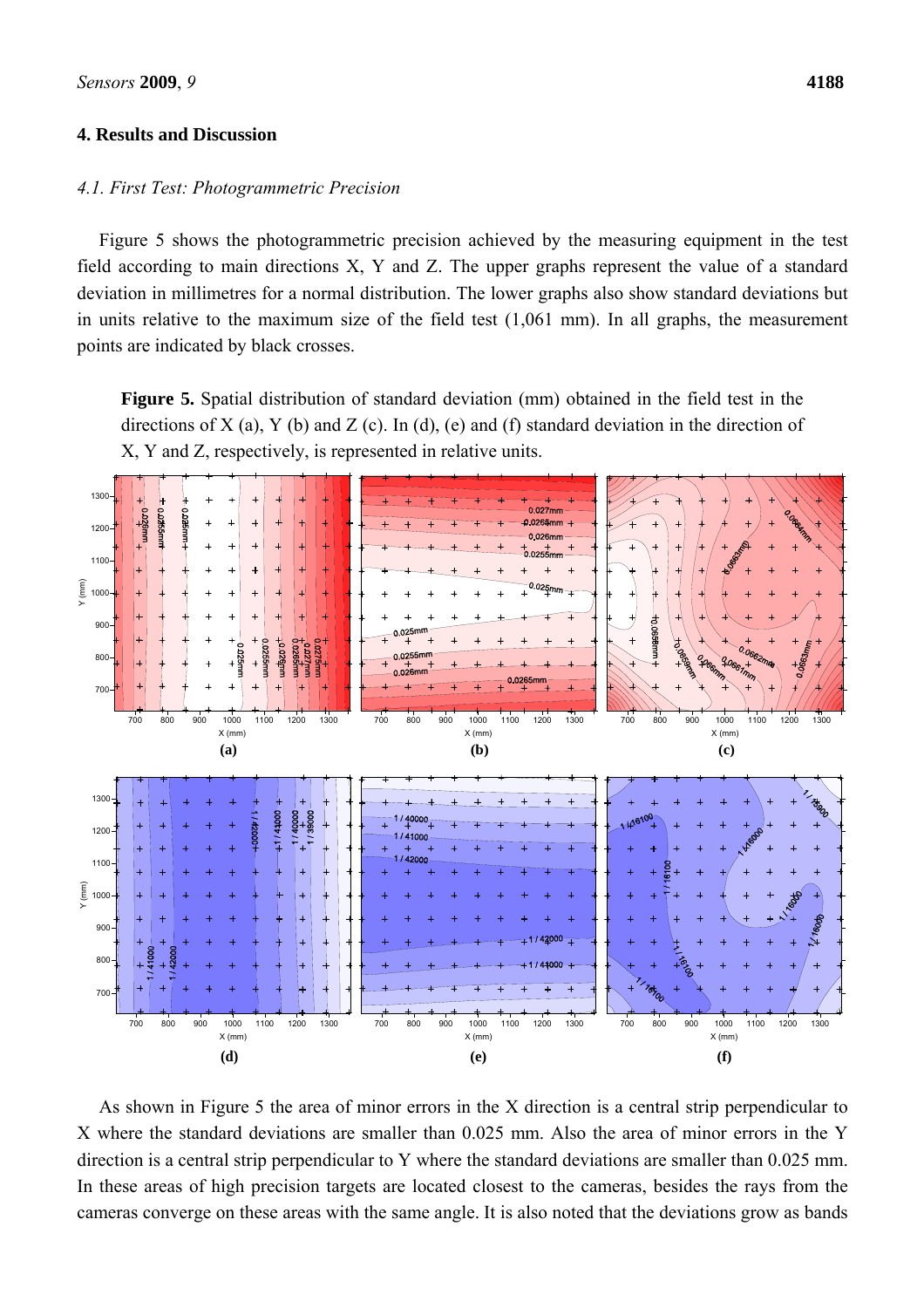parallel to these areas to reach values of less than 0.030 mm. Standard deviations in the direction of Z take values in the entire test field of 0.065-0.066 mm except in the targets at the corner where values reached values slightly greater than 0.068 mm. Assuming normal distribution maximum deviations expected for a 95% probability are  $0.049$  mm as X, Y and  $0.133$  mm as Z. For a probability of 99.9% maximum deviations are expected 0.070 mm as X, Y and 0.190 mm as Z.

Figure 5c shows that the area of better precision in Z is on the left. The reason for this location may be related with residual systematic error in the modelling of cameras B and D, which were placed on the X-axe and present the highest decentering distortion and the highest residual markings (Table 3). In any case, the differences between the deviations in the rest of the test field are less than 0.001 mm. As can be seen in the graphs, the ratios of standard deviation and the size of the object are better than 1/35,000 for the X and Y directions and better than 1/15,000 for Z.

Figure 6 shows the precision obtained with the same pictures but using old sets of modelling parameters of the cameras.

**Figure 6.** Spatial distribution of standard deviation (mm) obtained in the field test in the direction of  $X$  (a),  $Y$  (b) and  $Z$  (c) using old sets of modelling parameters for the cameras. In (d), (e) and (f) standard deviation in the direction of  $X$ ,  $Y$  and  $Z$ , respectively, is represented in relative units.

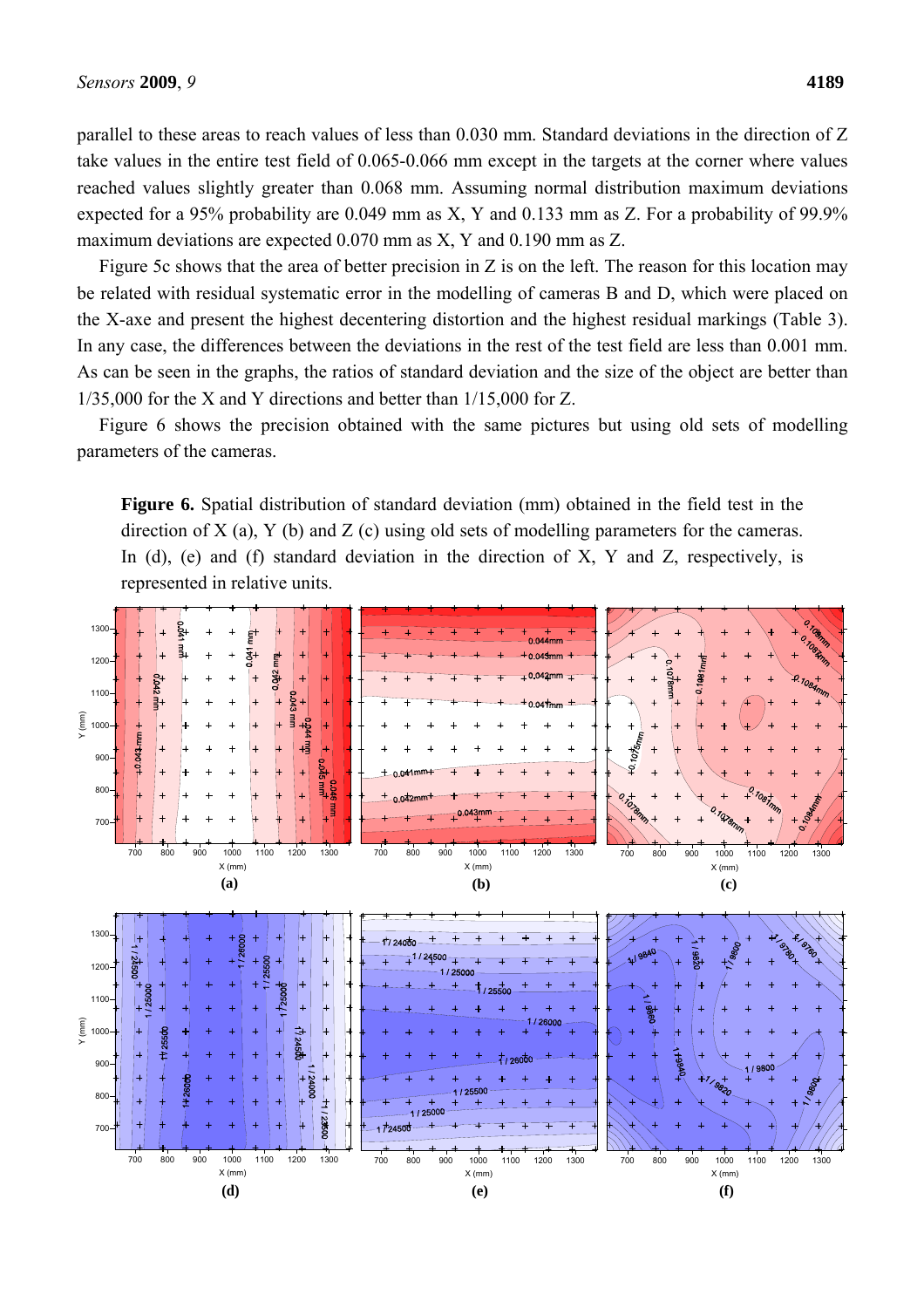Comparison of Figures 5 and 6 shows that as areas of best and worst precision are maintained, this also maintains the ratio of precision between Z and X, Y. However, the highest standard deviations grow from 0.030 mm to 0.048 mm in the directions X and Y, and from 0.066 mm to 0.110 mm in the Z direction. These values represent precisions of over 1/9,500 for any direction. Assuming a normal distribution, maximum deviations expected for a 95% probability are 0.079 mm in X, Y and 0.148 mm in Z. For a probability of 99.9%, the maximum deviations are 0.148 mm for X, Y and 0.340 mm for Z. Although the use of an old set of parameters involves a significant worsening of the errors expected, the remaining precision can justify no need for modelling of the cameras with each use of the 3D measurement system, depending on the needs of the particular problem.

# *4.2. Second Test: Repeatability*

Figure 7 represents the standard deviations of the components X, Y and Z of the 113 calculated coordinates from each of the 121 points.

**Figure 7.** Spatial distribution of standard deviation (mm) obtained for the X **(**a), Y (b) and Z (c) components of the 113 calculated coordinates. In (d), (e) and (f) standard deviation of X, Y and Z components, respectively, is represented in relative units.

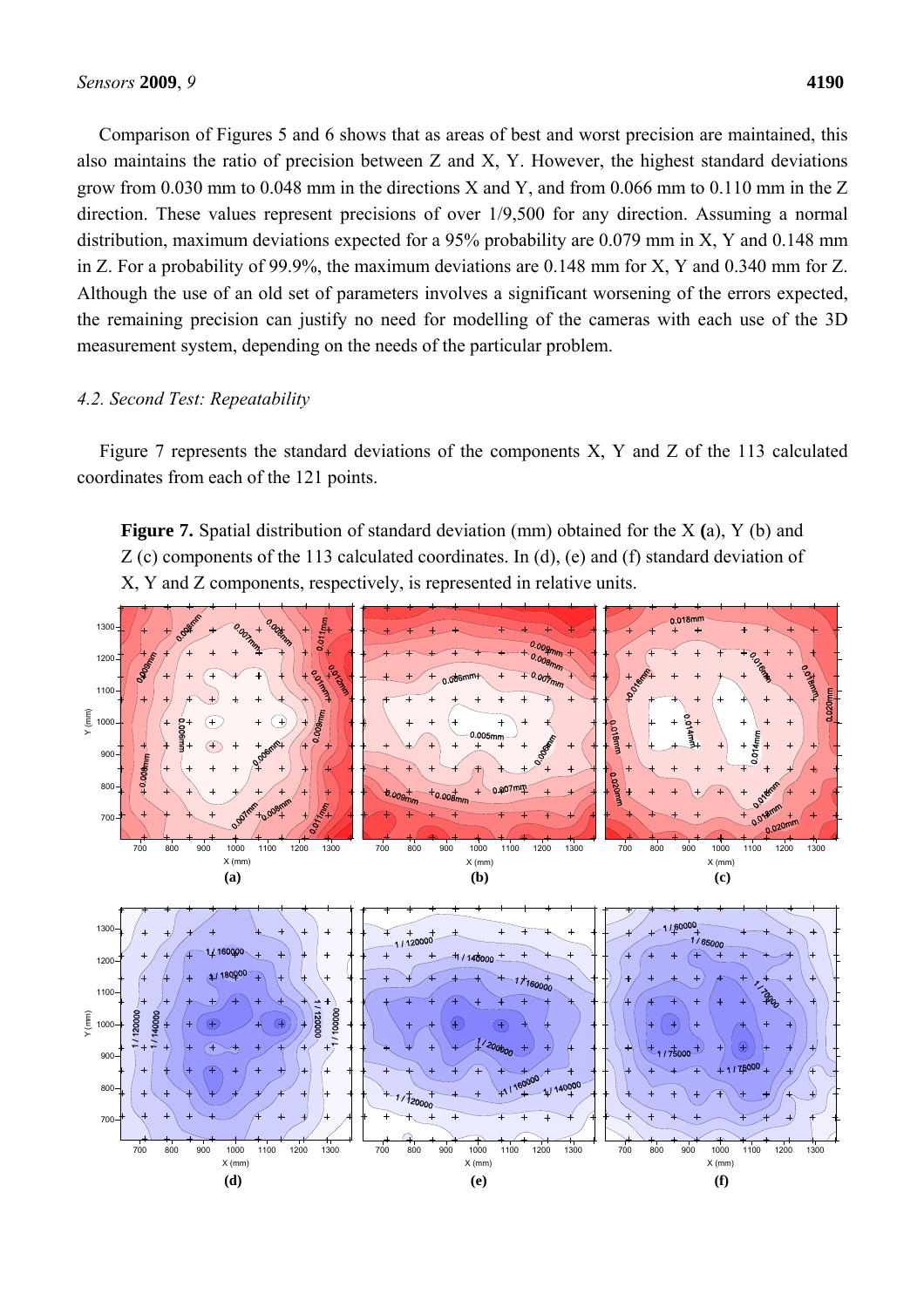As in the first test of photogrammetric precision, there are areas of greater precision in X and Y. In this case, the areas are not as clearly defined as a strip, do not cross the entire test field, and are more intense in the centre. The area of greater accuracy in the direction of Z is at the centre of the test field. The values of standard deviation are below 0.013 mm for all points in the X and Y directions, and below 0.026 mm for all points in the direction of Z axis. Moreover, in a large area of a test field, standard deviations are lower than 0.008-0.010 mm in the X and Y directions, and 0.016 mm in the Z direction. As shown in the graphs below, this represents a relative precision better than 1/80,000 in the X and Y directions, and better than 1/40,000 in the Z direction. Deviations in the repeatability test are 3-5x lower than those obtained in previous testing of photogrammetric precision. The reason is for this is that in the repeatability test, systematic errors are equal in the 113 surveys and therefore do not cause variability in the results. Hence, the deviations obtained are caused only by random errors.

# *4.3. Third test: Accuracy*

Figure 8 shows the difference, in absolute value and in millimetres, between the coordinates measured with the measurement system and the "true" coordinates in X, Y, Z. It also represents the total error vector as the quadratic sum of the components X, Y and Z. On this occasion, errors have not been represented in relative units because of differences very close to zero in the central area.



**Figure 8.** Spatial distribution of differences (mm) between the measurements and the "true" coordinates according to  $X$  (a),  $Y$  (b),  $Z$  (c) and the total vector length (d).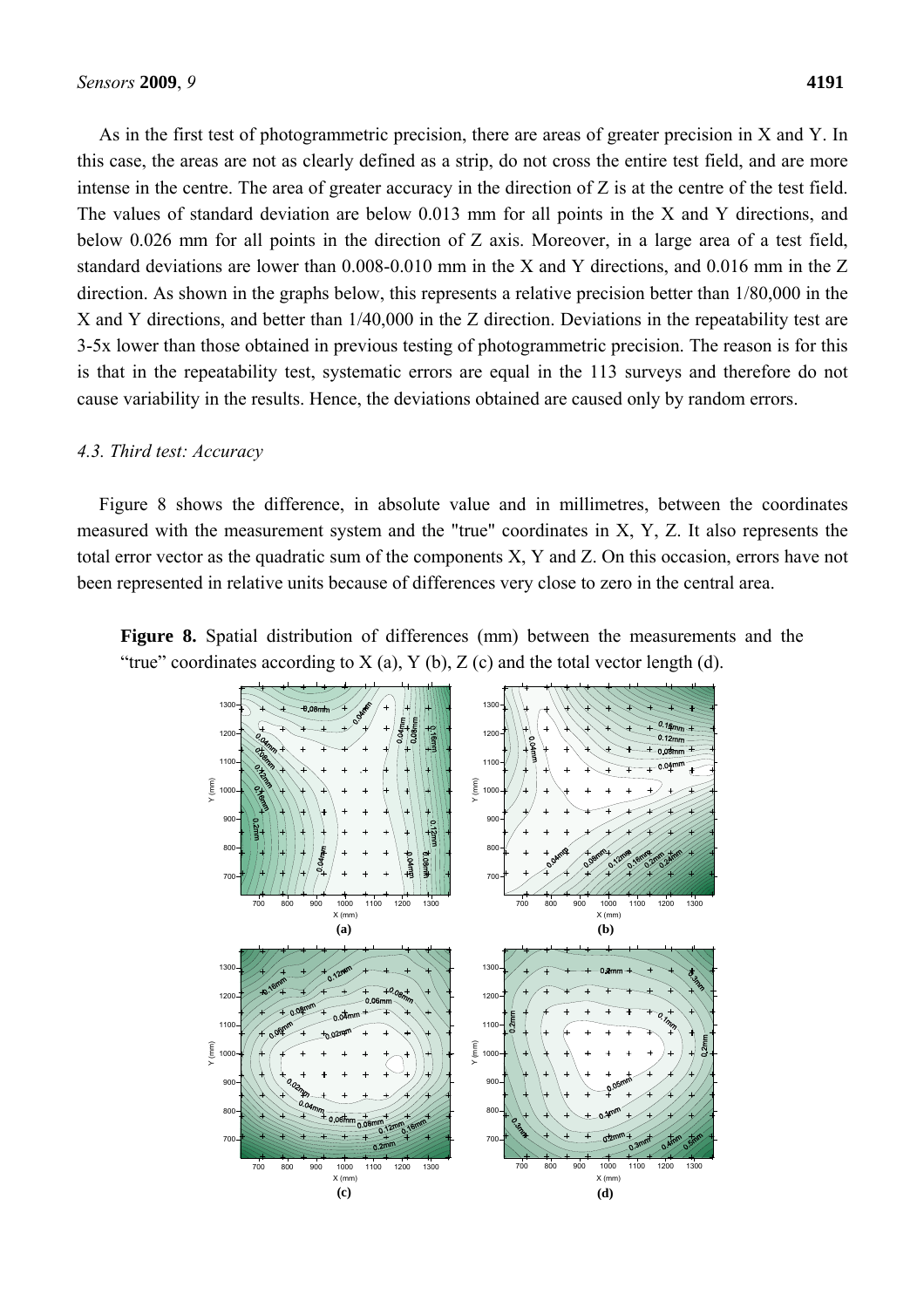As shown in Figure 8, the maximum errors obtained are 0.240 mm in X and Y, while in Z, the errors can be up to 0.320 mm. These values are similar to those obtained considering a 99.9% probability in the photogrammetric precision test using the old set of modelling parameters (Figure 6). These values, in units relatives to the maximum size of the object, are 1/4,400 and 1/3,300, respectively. In a wide area in the middle of the test field, the errors obtained are much lower. It is estimated that over 50% of the test field area has a total error (quadratic sum of the three components) less than 0.200 mm, or in relative units, translate to accuracies better than 1/5,000.

As seen in Figures 5, 6, 7 and 8 the points placed in the centre show lower systematic and random errors and therefore more accurate determination of coordinates. These points are approximately equidistant to all cameras and hence the projected radiuses of targets in the image are similar in all the images. Peripheral points are close to one or two cameras but far from the others therefore the same target has different sizes of projected radius in the images. On the other hand, points located in the centre of the field test have a minimum lateral offset to optical axis, but it grows towards the periphery. The image radius of projected targets and the lateral offset to optical axis are two variables that affect the eccentricity that occurs as a result of the central projection of circular targets [19]. The eccentricities of the points in the centre of the field test are smaller and more uniform than eccentricities of the peripheral points. The lower accuracy in the marking of peripheral targets results in greater distance between convergent rays and lower precision and accuracy.

#### **5. Summary and Conclusions**

In this paper, we have presented a medium-accuracy optical measuring equipment system based on four low-cost consumer digital cameras. The cameras are synchronised to allow measurement of moving bodies (e.g., living beings). Tests were conducted to assess the metric potential of this equipment, separating systematic errors from random errors. It was shown that errors resulting from measurement of the coordinates are essentially systematic, and are derived from limitations in geometric modelling of the cameras and from eccentricity in the projected circular targets. Since the errors in determining coordinates are essentially systematic, the standard deviations in crossing of rays or marking residuals are not appropriate variables to describe the metric potential of the measuring equipment. A realistic description of the metric potential should use a confidence interval close to 100%. Finally, we have demonstrated that, with this equipment based in a low-cost multiple-camera and the use of circular targets, the 3D coordinates of any point common to all four cameras can be determined with an error less than 1/3,000 of the maximum size of the object, ie. sub-millimetre accuracy for an object with a size of one meter.

# **Acknowledgements**

This work is has been possible thanks to support from the Ministerio de Ciencia y Tecnología through the project: "Probabilistic Model for calculation of laminated glass plates: proposed standard for construction" (Ref.05-MEC-BIA2005-03143).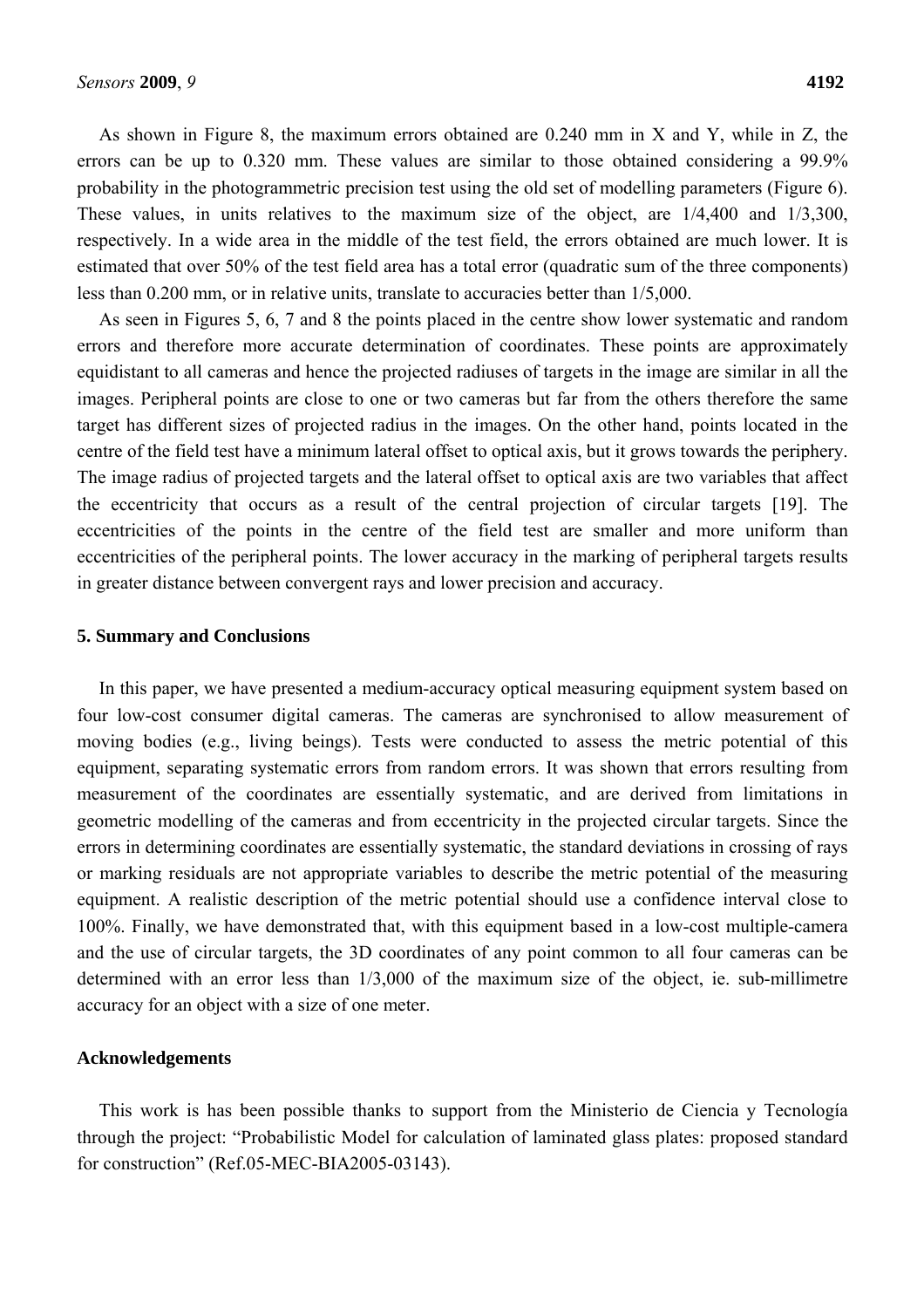# **References and Notes**

- 1. Peipe, J.; Stephani, M. Performance evaluation of a megapixel digital metric camera for use in architectural photogrammetry. In *Proceedings of the XX International Congress for Photogrammetry and Remote Sensing*, Ancona, Italy, July 2003; pp. 259-262.
- 2. Rieke-Zapp, D.H.; Peipe, J. Performance evaluation of a 33 megapixel Alpa 12 medium format camera for digital close range photogrammetry. In *Proceedings of the ISPRS Commission V Symposium 'Image Engineering and Vision Metrology*, Dresden, Germany, September 2006.
- 3. Karras, G.E.; Mavrommati, D. Simple calibration techniques for non-metric cameras. In *International Archives of the Photogrammetry, Remote Sensing and Spatial Information Sciences, Proceedings of the International Committee for Documentation of Cultural Heritage (CIPA) International Symposium*, Postdam, Germany, September 2001.
- 4. Mikhail, E.M.; Bethel, J.S.; McGlone, J.C. *Introduction to Modern Photogrammetry*. John Wiley & Sons: New York, NY, USA, 2001.
- 5. Fryer, J.; Mitchell, H.; Chandler, J. *Applications of 3D Measurement from Images*. Whittles Publishing: Scotland, UK, 2007.
- 6. Arias, P.; Ordóñez, C.; Lorenzo, H.; Herraez, J.; Armesto, J. Low-cost documentation of traditional agro-industrial buildings by close-range photogrammetry. *Build. Environ.* **2007**, *42*, 1817-1827.
- 7. Bosch, R.; Kulur, S.; Gulch, E. Non-metric camera calibration and documentation of historical buildings. In *Proceedings of the XX International Symposium of the International Committee for Documentation of Cultural Heritage (CIPA)*, Torino, Italy, September 2005; pp. 142-147.
- 8. Tsakiri, M.; Ioannidis, C.; Papanikos, P. Load testing measurements for structural assessment using geodetic and photogrammetric techniques. In *Proceedings of the 1<sup>st</sup>* International *Symposium on Engineering Surveys for Construction Works and Structural Engineering*, Nottingham, UK, 2004.
- 9. Pappa, R.S.; Black, J.T.; Blandino, J.R. Photogrammetric measurement of gossamer spacecraft membrane wrinkling. In *Proceedings of the SEM Annual Conference and Exposition on Experimental and Applied Mechanics*, Charlotte, NC, USA, 2003.
- 10. Pappa, R.S.; Giersch, L.R.; Quagliaroli, J.M. Photogrammetry of a 5m inflatable space antenna with consumer-grade digital cameras. *Exp. Techniques* **2001**, *25*, 21-29.
- 11. Wackrow, R.; Chandler, J. .; Bryan, P. Geometric consistency and stability of consumer-grade digital cameras for accurate spatial measurement. *Photogramm. Rec.* **2007**, *22*, 121-134.
- 12. Labe, T.; Forstner, W. Geometric stability of low-cost digital consumer camera. In *ISPRS International Archives of Photogrammetry and Remote Sensing, Proceedings of the XXth ISPRS Congress*, Commission 1, Istanbul, Turkey, 2004; pp. 528-535.
- 13. Chandler, J.H.; Fryer, J.G.; Jack, A. Metric capabilities of low-cost digital cameras for close range surface measurement. *Photogramm. Rec.* **2005**, *20*, 12-26.
- 14. Yilmazturk, F.; Kulur, S.; Terzib, N. Determination of displacements in load tests with digital multimedia photogrammetry. In *Proceedings of the XXI International Congress for Photogrammetry and Remote Sensing*, Beijing, China, July 2008; pp. 719-721.